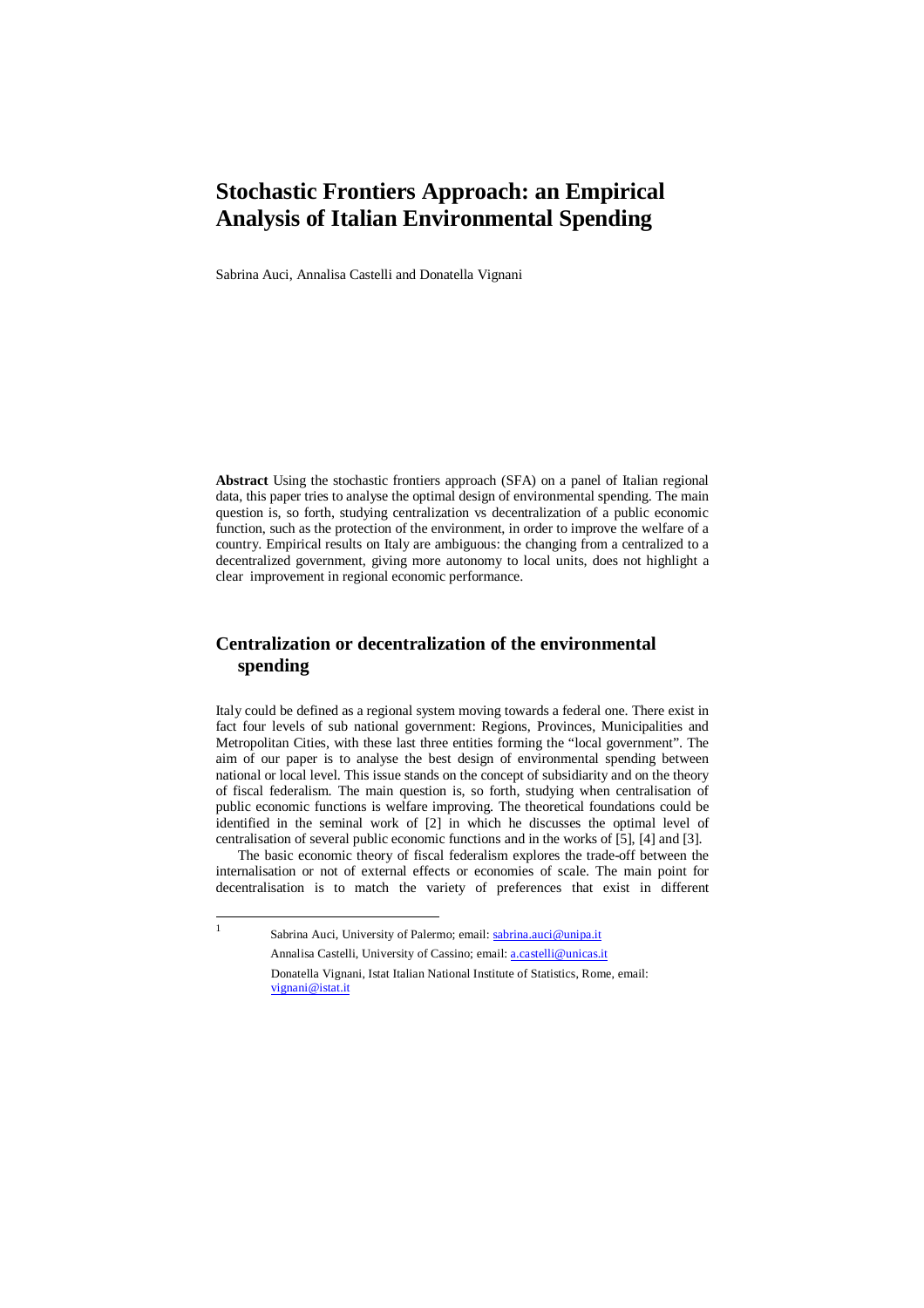jurisdictions. In contrast, centralisation may be warranted when the policy of a central government has consequences for another government, that are not taken into account in its decision making process (cross-border externalities). In addition, the presence of fixed costs, may make decentralised policies suboptimal. In that case centralisation benefits from economies of scale.

We model efficiency using the Stochastic Frontiers Approach which allows to distinguish between production inputs and efficiency/inefficiency factors and to disentangle distances from the efficient frontier between those due to systematic components and those due to noise.

Using this approach, we attempt to test if environmental fiscal rules binding on all levels, can help to sustain environmental national commitment and to improve economic efficiency in countries having a design similar to Italy. Coordinating institutions help in the use of moral suasion to encourage a coordinated response. Our preliminary results do not confirm that the more a local government is responsible for its environmental policy the more is efficient in term of economic and social performance. Thus, these results are dampening the hope for gaining efficiency from the changeover to a federalism system.

#### **The empirical model: the Stochastic Frontiers Approach**

The neoclassical paradigm in economics assumes that production is always efficient. However, it is quite unrealistic that two regions can be identical; their eventual difference can be explained through the analysis of efficiency and some unforeseen exogenous shocks.

To test whether local environmental spending affects regional productive efficiency, we have estimated regional production functions using the stochastic frontiers approach. This approach allows to distinguish between production inputs and inefficiency factors. The most recent development of this approach has been the [1] model. Thus, the model specification may be expressed in logs as: (1)  $Y_{it} = x_{it}\beta + (v_{it} \cdot u_{it})$   $i=1,...,N, t=1,...,T$ 

where  $Y_{it}$  is the production of the *i-th* region in the *t-th* time period;  $x_{it}$  is a  $k \times 1$ vector of input quantities of the *i-th* region in the *t-th* time period;  $\beta$  is a vector of unknown parameters. The unobserved random noise is divided into a first component  $v_{it}$ which is composed by random variables following the assumption of normally distributed error terms [iid N(0,  $\sigma_V^2$ )], and a second independent component defined as  $u_{it}$  which is composed by non-negative random variables, distributed as a half normal distribution  $N(m_{it}, \sigma_U^2)$ . These variables are assumed to capture the effects of technical inefficiency in production.

The mean of this truncated normal distribution is a function of systematic variables: (2)  $m_{it} = z_{it}\delta + \varepsilon_{it}$ 

where  $z_{it}$  is a  $p \times 1$  vector of variables which may have an effect on the production function of a region; and  $\delta$  is a vector of parameters to be estimated.

The simultaneous maximum likelihood estimation of the two equation system is expressed in terms of the variance parameters  $\sigma^2 = \sigma_v^2 + \sigma_u^2$  and  $\gamma = \sigma_u^2/(\sigma_v^2 + \sigma_u^2)$ , to provide asymptotically efficient estimates. The technical efficiency of the *i-th* region in the *t-th* time period is measured by: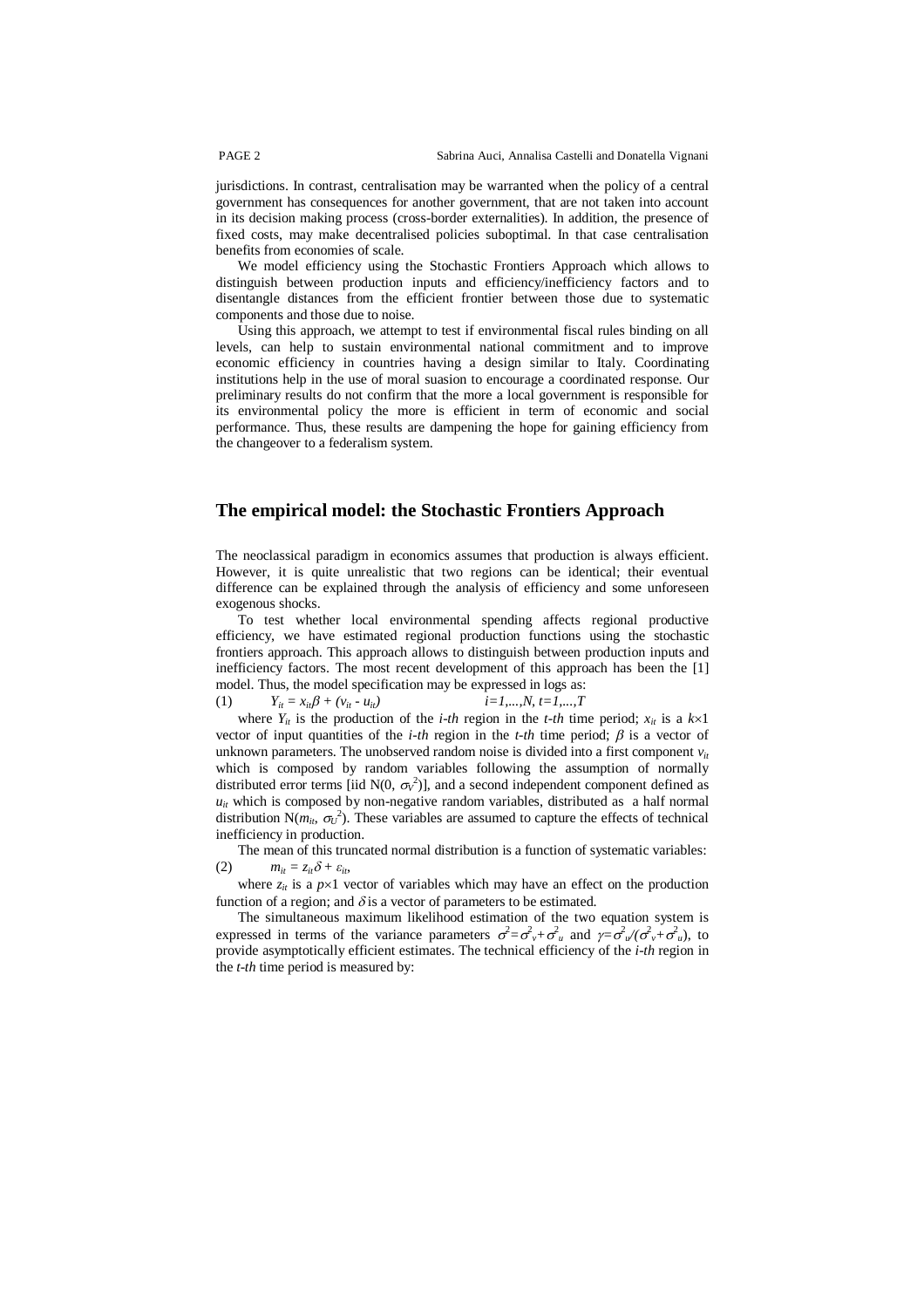Stochastic Frontier Approach: an Empirical Analysis of Italian Environmental Spending PAGE 3

$$
(3) \hspace{1cm} TE_i = e^{(-u_i)} = e^{(-z_{ii}\delta - \varepsilon_{ii})}
$$

(4)

We perform our estimations using a panel data of 20 Italian regions across 13 years. By assuming that the production function takes the log-linear Cobb-Douglas form, our stochastic frontier production model can be specified as follows:

$$
\ln(Y/L)_u = \beta_0 + \beta_1 \ln(K/L)_u + \beta_2 \ln(H/L)_u + \sum_{j=3}^5 (\beta_j \ln(K/L)_u * \text{Macroarea}) +
$$
  
+ 
$$
\sum_{j=6}^8 (\beta_j \ln(H/L)_u * \text{Macroarea}) + v_u - u_u
$$

where the dependent variable is the value of the economic performance of the *i-th* region at time *t*, divided by a scale variable (labour force) in order to remove heteroskedasticity and multicollinearity problems. The independent variables are: i) physical capital per capita (*K/L*) which is the regional capital stock per worker of the *ith* region at time *t* and ii) human capital (*H/L*) which is the regional education spending per worker of the *i-th* region at time *t*. Moreover, to take into account the differences among Italian regions and the impact of local culture and geography on the local economic performance, we have added the interaction of physical and human capital with *m*-1 dummies (*Macroarea*) accounting for the four different geographical areas in which Italy can be divided.

To analyse the impact of federalism on economic performance, we model the second component of the error as a function of several observable explanatory variables as in the following equation:

$$
u_{ii} = \gamma_0 + \gamma_1 DES_{ii} + \gamma_2 POP_{ii} + \gamma_3 MF_{ii} + \gamma_4 PF_{ii} + \sum_{k=5}^{7} \gamma_k Macroarea + \varepsilon_{ii}
$$
\n(5)

where  $DES_{i}$  is the decentralization of environmental spending, measured by the ratio of regional environmental spending on the total public spending. To analyse the autonomy of a jurisdiction, we add:  $\overline{POP}_{it}$  which represents the size of each region,  $MF<sub>it</sub>$  which is the fragmentation of the municipalities within a region, computed dividing the number of towns existing in each region by the regional population and *PF*<sup>*it*</sup> which represent the fragmentation of provinces within a region (ratio between the number of provinces and the regional population).

### **Data and Results**

The sample used in this paper derives from ISTAT National Economic Accounting, Regional Economic Accounts and Environmental Economic Accounts. Data are collected yearly from 1995 to 2007 for the 20 Italian regions.

In Table 1, we report the results of the stochastic frontier estimations. The results include step by step the different variables of fiscal federalism which are relevant for the analysis of regional environmental decentralization.

| <b>Table 1. Includenty models with GDT pro-capite as dependent variable</b> |    |                             |           |           |           |           |  |  |  |
|-----------------------------------------------------------------------------|----|-----------------------------|-----------|-----------|-----------|-----------|--|--|--|
| Independent variables                                                       |    |                             |           | İ         |           | C         |  |  |  |
| Const                                                                       | ß0 | $\cdot$ $5^{\frac{1}{2}**}$ | ***       | ***       | ***       | ***       |  |  |  |
| K/I                                                                         |    | 0.03                        | 0.03      | $0.35***$ | $1.35***$ | $0.33***$ |  |  |  |
| H/I                                                                         |    | ).02                        | $0.05***$ | $0.06***$ | $0.06***$ | $0.08***$ |  |  |  |
| K/L*North West                                                              |    | $0.2^{***}$                 | $0.22***$ | 0.01      |           | $0.07***$ |  |  |  |

**Table 1: Inefficiency models with GDP pro-capite as dependent variable**